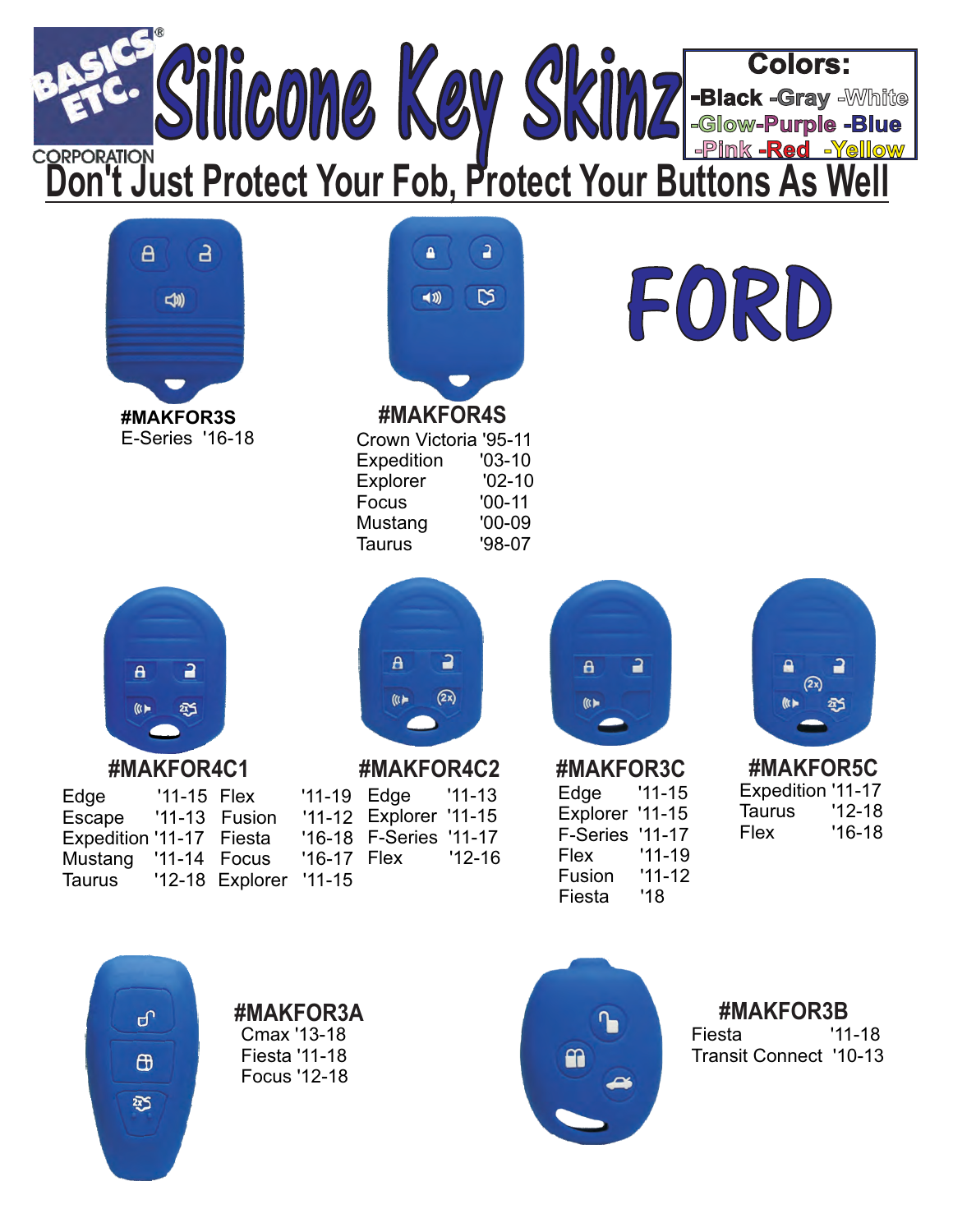



| Fusion '09-10 Transit |                      | $'14-16$ |
|-----------------------|----------------------|----------|
|                       | Flex '08-10 Focus    | $'12-18$ |
|                       | Escape '08-10 Escape | $'13-18$ |
| Edge '08-11 Cmax      |                      | $'13-18$ |
| <b>Taurus '08-11</b>  |                      |          |



## **#MAKFOR4D #MAKFOR3D**

| $'07-10'$                     |
|-------------------------------|
| $'13-18$                      |
| $'09-10$                      |
| <b>Transit Connect '14-16</b> |
| $'08-09$                      |
|                               |